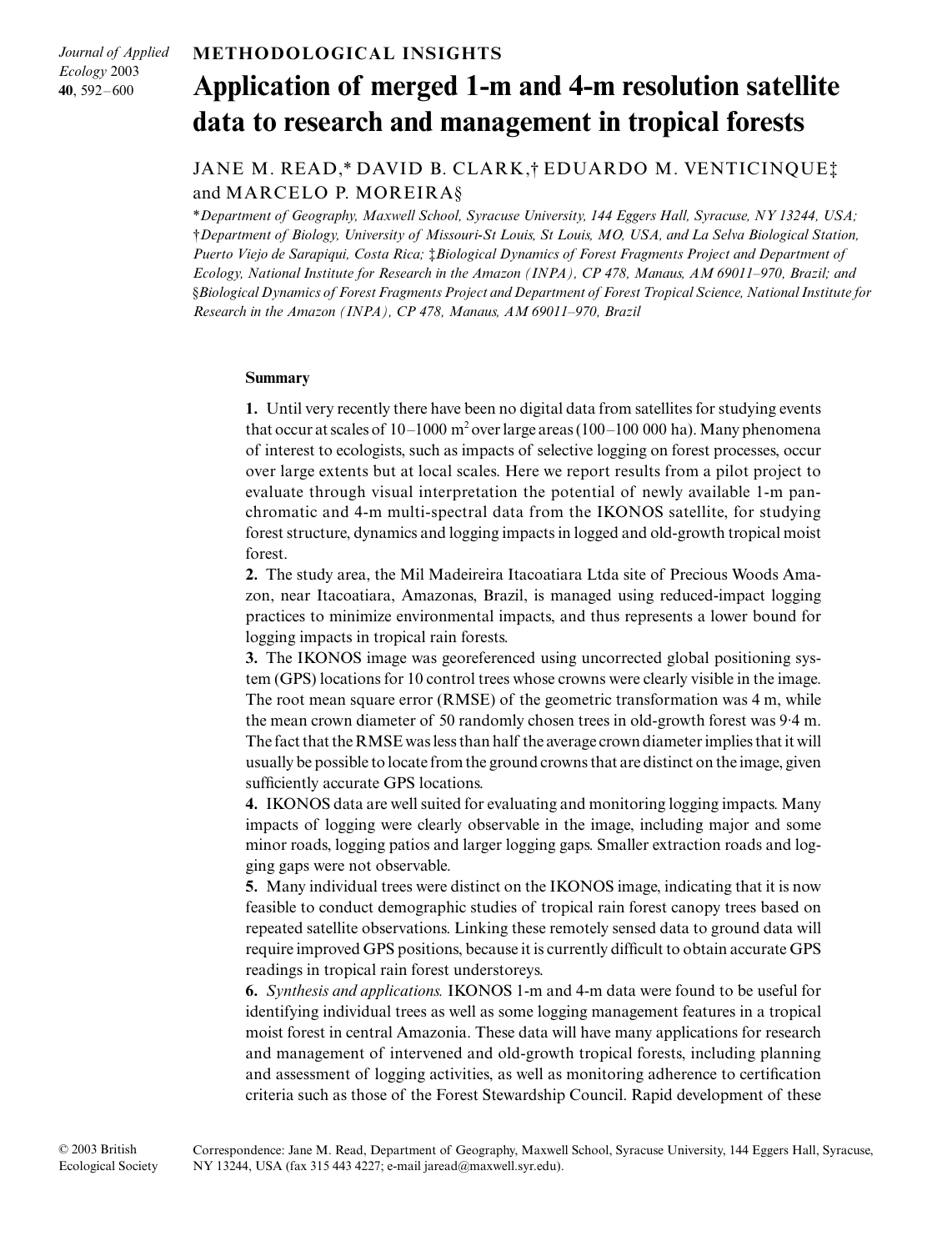applications will come from building on existing data on forest structure and function, and by fostering collaborations between remote sensing scientists, ecologists and natural resource managers.

*Key-words*: Amazonia, georeferencing, IKONOS, reduced-impact logging, remote sensing, tropical moist forests.

*Journal of Applied Ecology* (2003) **40**, 592–600

## **Introduction**

Describing, understanding and monitoring tropical forests at regional and larger scales is important for many global issues, including sustainable management of natural resources, climate change detection and biodiversity conservation. While there is a need for studies of tropical forests at scales of 100s to 10 000s of hectares, many key processes operate at very small (local) scales and require fine-scale study done at the plot level. For decades remotely sensed data from satellites have provided researchers with landscape- to regional-scale environmental data sets with global and repeat coverage at pixel sizes of 10s to 1000s of metres. Aerial photography and other airborne sensors, on the other hand, have provided finer-resolution data sets of local areas but the data are generally expensive and logistically difficult to obtain, particularly in tropical areas. Only very recently have high-resolution satellite data become commercially available, making possible fine-scale studies over large areas. The commercial IKONOS satellite (Space Imaging, Thornton, Colorado, USA), one of several new satellites collecting highresolution data, was launched in September 1999 and provides, on request, effectively global coverage of 1-m panchromatic data and four bands of 4-m multispectral data in the blue, green, red and near infra-red portions of the spectrum, respectively (Table 1) (Lillesand & Kiefer 2000).

To date, the most widely used satellite data include Landsat Multi-spectral Scanner (MSS; 80 m pixels), Landsat Thematic Mapper (TM) and Enhanced TM (ETM; 30-m multi-spectral pixels), Systeme Pour l'Observation de la Terre (SPOT; 20-m multi-spectral pixels) and Advanced Very High Resolution Radiometer (AVHRR; 1-km pixels) (Lillesand & Kiefer 2000). Much of the work aimed at characterizing and detecting changes in tropical forests has been done using Landsat TM data (but see Nagendra & Gadgil 1999)

**Table 1.** Band wavelengths for IKONOS data (source Space Imaging 2002)

#### Wavelength (µm)

© 2003 British Ecological Society, *Journal of Applied Ecology*, **40**, 592–600

0·445–0·516 (blue) 0·506–0·595 (green) 0·632–0·698 (red) 0·757–0·853 (near infra-red) 0·45–0·90 (panchromatic)

due to their affordability, seven spectral bands and relatively fine spatial resolution. Single date Landsat TM data have been found to be useful for studies of tropical forest extent and fragmentation, larger (> 1 ha) disturbance events (i.e. blowdowns, fire patterns and flood impacts), and detection of distinctive forest types (Skole & Tucker 1993; Tanner, Kapos & Adams 1998; Nepstad *et al*. 1999; Cochrane 2001; Cochrane & Laurance 2002). However, TM data have not been found to be good at differentiating between less distinctive forest types in the humid tropics or different forest age classes without the incorporation of field data and/or analysis of multi-temporal TM data (Tanner, Kapos & Adams 1998; Sader *et al*. 1989; Nelson *et al*. 2000; but see Steininger 1996). Studies of selective logging using TM data in the Amazon have found that TM and ETM data can be used to detect logging patios and the wider logging roads but generally lack the resolution necessary to detect gaps, skids and other roads (Asner *et al*. 2002; Read 2003). Stone & Lefebvre (1998) found evidence of selective logging difficult to detect using TM data, and the logging features to be undetectable on the imagery after 3 years.

This paper presents findings of a pilot study to assess the potential of IKONOS satellite data for characterizing tropical forest structure and dynamics. Our goal was to link the satellite data with field measurements and observations of individual trees, gaps and logging management features, and to determine potential applications to management and monitoring of logging operations, as well as the potential for research in oldgrowth forests.

We carried out the work in a tropical moist forest reduced-impact logging (RIL) operation in Amazonia in both logged and unlogged (old-growth) areas. Reduced-impact logging operations seek to minimize logging impacts on soils and the remaining vegetation by carefully siting roads, controlling the amount and type of timber extracted and left in place, and reducing damage associated with cutting and extracting (Pinard & Cropper 2000; Sist 2000). Reduced-impact logging operations cover only a small fraction of tropical rain forests (Forest Stewardship Council Access 2001) and represent the lower bound of biological and physical impacts of logging in tropical forests. Most tropical logging occurs with much greater environmental impacts. We reasoned that if IKONOS data were successful in providing useful metrics of logging effects in the best-case reduced-impact logging scenario, they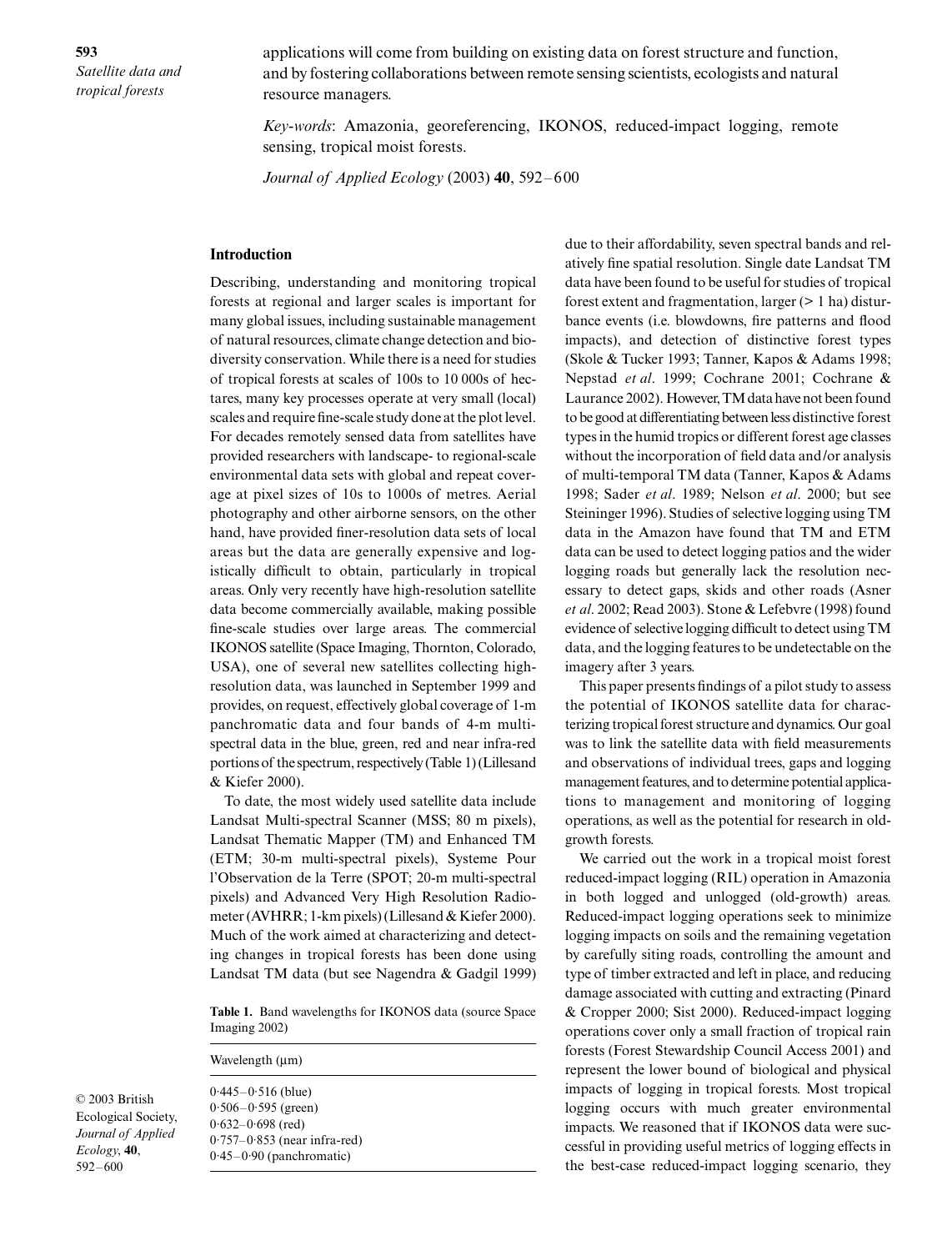would also work in situations with much greater forest disturbance.

#### **Methods**

## **STUDY AREA**

The study site was located in the Precious Woods Amazon (Mil Madeireira Itacoatiara Ltda) logging operation, north of the Rio Amazon near Itacoatiara, Amazonas (140 km east of Manaus, Brazil), at approximately 2°48′S, 58°48′W (Fig. 1). The site covers about 127 000 ha of lowland forests (tropical moist forest in the Holdridge system;, Holdridge 1947), spanning an elevational range of approximately 60–120 m above sea level with flat plateaux and plains separated by steep slopes. In this study we worked only on relatively level sites, thus avoiding image interpretation problems associated with shadows caused by steep slopes. The mean temperature of the area is 26 °C and annual rainfall is 2100 mm, with a pronounced dry season from July to October (RADAMBRASIL 1976).

Precious Woods Amazon (also known as Mil Madeireira) was the first reduced-impact logging operation in the Amazon (Precious Woods Amazon 2001). The company uses low-impact logging and selection techniques and was certified by the Forest Stewardship Council (FSC) in 1997 as complying with

their environmental, social and economic criteria (Forest Stewardship Council Access 2001). The logging is carried out in several thousand-hectare contiguous sections each year, stopping during the wet months of February–April. The results we report here were obtained in a logging section that was cut from the end of 2000 until May 2001. We also worked in an unlogged, old-growth section of  $> 15000$  ha.

#### **DATA**

We used IKONOS satellite (Space Imaging™ processing level: standard geometrically projected) multispectral (4-m pixels) and panchromatic (1-m pixels) data for a 6500-ha area of logged and old-growth forest of the Precious Woods Amazon operation. The cost of the data was US \$29 km<sup>−</sup><sup>2</sup> each for the panchromatic and multi-spectral images (i.e. US \$58 km<sup>−</sup><sup>2</sup> ); however, prices have since dropped and are currently at US \$37·50 km<sup>−</sup><sup>2</sup> for both the panchromatic and multi-spectral data, with a minimum required order of  $100 \text{ km}^2$  (Space Imaging 2002). The data were acquired on 12 March 2001 (Table 2), thus all logging impacts visible in the image were < 1 year old. All ground-based data were gathered in July 2001.

We merged the 1-m panchromatic with the 4-m multi-spectral data to create a 1-m pan-sharpened image using a forward-reverse principal components



**Fig. 1.** The study site, the Mil Madeireira Itacoatiara Ltda logging operation located near Itacoatiara, Amazonas, Brazil.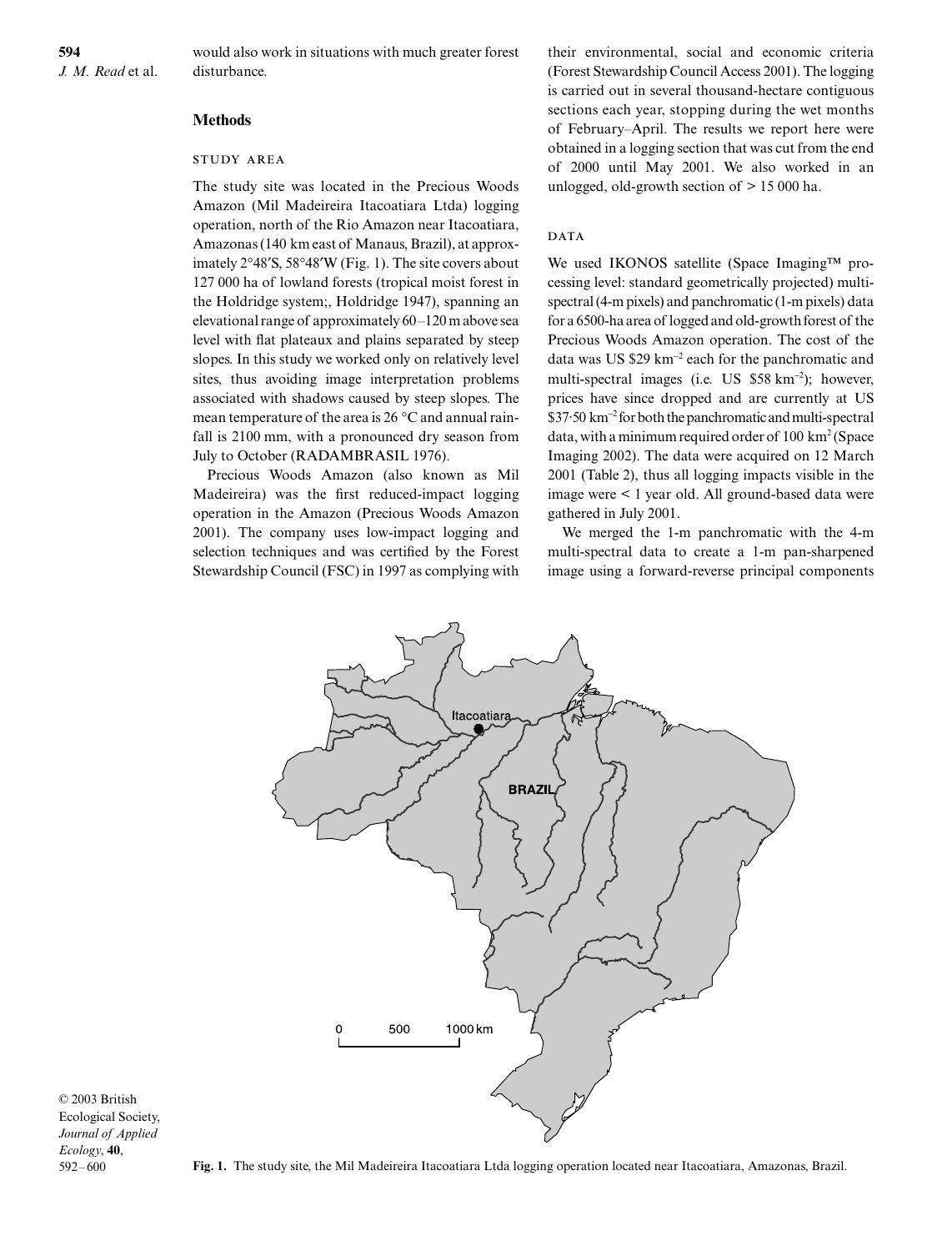

 $(a)$ 

 $(b)$ 



**Fig. 2.** IKONOS image subsets of an area of logged forest at Mil Madeireira Itacoatiara Ltda: (a) IKONOS 1-m panchromatic data; (b) IKONOS 4-m multi-spectral data (RGB display of bands 4, 2, 1); and (c) IKONOS 1-m pan-sharpened data (RGB display of bands 4, 2, 1).

**Table 2.** IKONOS data acquisition attributes

| Date                 | 12 March 2001                  |
|----------------------|--------------------------------|
| Time                 | 14:10                          |
| Sun azimuth          | 91.38                          |
| Sun elevation        | 61.30                          |
| Collection azimuth   | 83.45                          |
| Collection elevation | 73.34                          |
| Source               | Space Imaging Co. (Denver, CO) |
|                      |                                |

transform described by Chavez, Sides & Anderson (1991). In this transformation the principal components of the 4-m multi-spectral image were calculated, and the histogram of the panchromatic image stretched to the same numeric range as the first principal component (PC1) of the multi-spectral data. The stretched panchromatic band was then substituted for PC1 and an inverse principal components transform calculated. The result was a 1-m resolution data set of four multi-spectral bands containing the same thematic information as the four original multi-spectral bands, respectively. This was accomplished using the Resolution Merge function in Erdas IMAGINE image processing software (ERDAS 1999).

In the field we used hardcopy false-colour printouts of the 1-m pan-sharpened image, in combination with global positioning system (GPS) technology, to identify and locate corresponding features on the image and on the ground. On this false-colour image the blue, green and near infra-red bands were assigned to blue, green and red colours, respectively. This band combination was preferred as it gave the most contrast between the bare soil and forest canopy. We found the pan-sharpened image to be more useful for identifying features than the 1-m or 4-m images alone (Fig. 2). Two GPS units with external antennae were used, a Magellan™ GPS Pro MARK X (Santa Clara, California, USA) and a Trimble™ Pro-XL (Sunnyvale, California, USA), which were found to agree to approximately

© 2003 British Ecological Society, *Journal of Applied Ecology*, **40**, 592–600

25-cm horizontal position under optimal conditions. The data were not differentially corrected.

## **IMAGE GEOREFERENCING**

Ground control points for georeferencing the image to Universal Transverse Mercator coordinates were selected based on tree crowns that were clearly identifiable on the image. In all cases these represented trees left standing isolated in logging patios (cleared areas in the forest for temporary storage of cut logs) or trees at the edges of patios and logging roads that were distinctive from their neighbouring trees. Locations of the trees were recorded either from direct GPS measurements or calculated from angle and distance offsets from GPS positions gathered in adjacent, more open locations.

Because we wanted to work at the spatial scale of individual tree crowns, we needed to know how average crown sizes compared with the transformation error. Average crown size was estimated by selecting a 1250 ha area of old-growth forest on the image and using a random number generator to select 50 points. At each point, the area of the nearest identifiable crown was determined by digitizing the crowns from the IKONOS image. An assessment of the error associated with digitizing tree crowns was made by repeatedly  $(n = 5)$ digitizing crowns of nine trees and calculating the associated crown diameters. The mean coefficient of variation of the measures was  $\leq 5\%$ .

# LINKING GROUND-BASED MEASUREMENTS WITH IKONOS DATA: CROWN-AREA **RELATIONSHIPS**

A ground-based index of crown area was calculated for nine trees (including eight of the trees used for georeferencing the image plus a well-identified tree for which we did not have a good GPS position) and correlated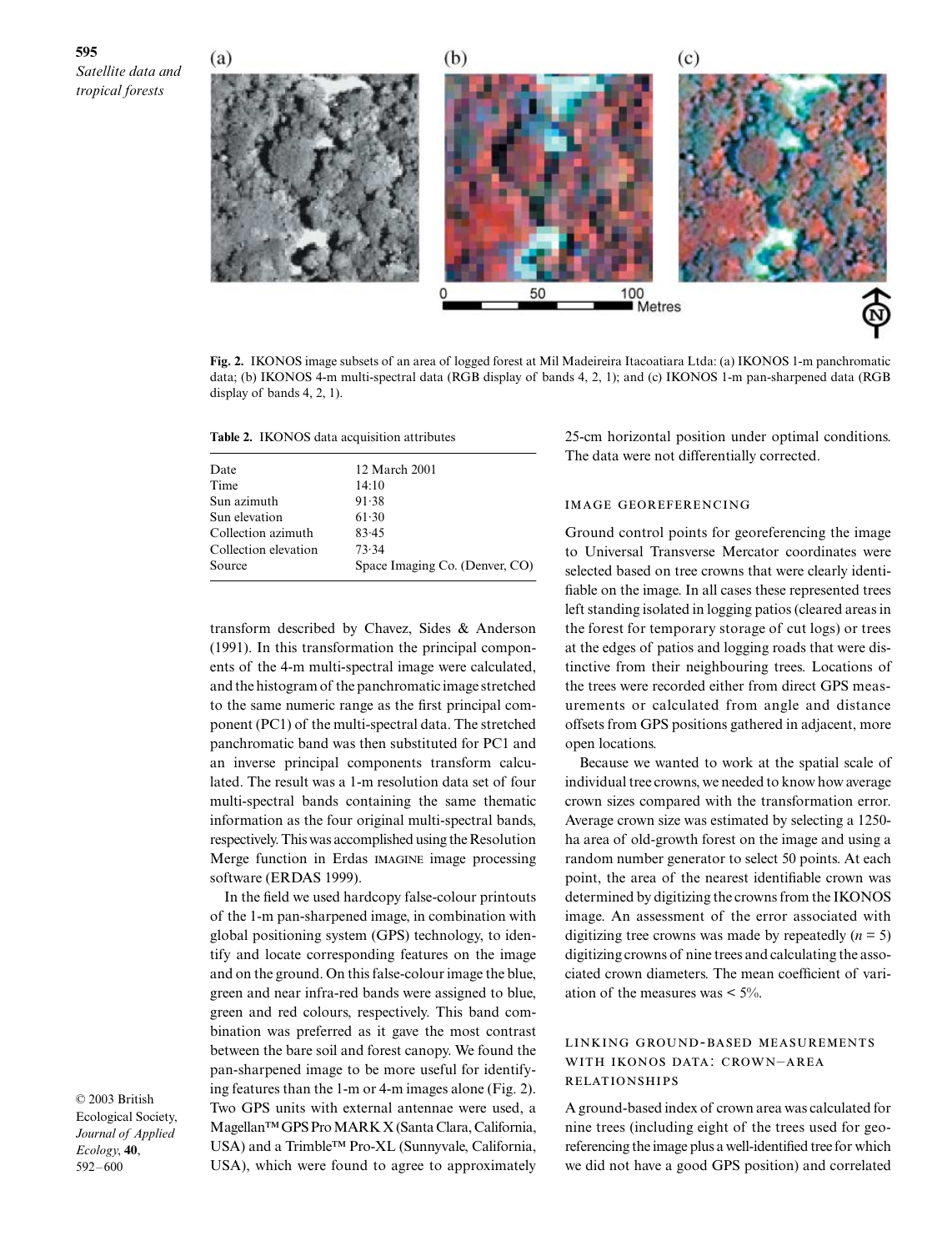with the crown area of those same trees digitized from the IKONOS image. The crown area index for each tree was calculated by measuring four crown radii measured from the centre of the trunk to the edge of the canopy at approximately 90° intervals; we sought to measure the longest crown axis possible as well as the longest radii more or less perpendicular to the first axis. A clinometer was used to determine the position on the forest floor of the vertical projection of the canopy edge. The crown area index was calculated as the area of the polygon formed by the four radii.

For the same set of trees, trunk diameter, measured to  $\pm 1$  cm using a diameter tape or tree callipers as high as possible above the ground without using a ladder, was correlated with the digitized crown area for each tree.

#### **Results**

#### **IMAGE GEOREFERENCING**

Ten control points, concentrated in the logged section of the image but with some points extending into oldgrowth forest along new roads, were used to georeference the image, resulting in a root mean square error (RMSE) of 4 m. All field measurements were made within, or close to, the area bounded by the georeference control points. It was not possible to conduct an independent check of georeferencing accuracy because all high-quality ground control points were used in calculating the original transformation. All 10 control

points used in the calculation of the transformation equations were canopy-level and emergent trees, and in the majority of cases it was assumed that the centre of the crown in the image corresponded to the centre of the trunk on the ground. Unless detailed crown mapping is done for each control point tree, the accuracy of image rectification by this method is unlikely to improve significantly. Another implication of this result is that it will be possible to georectify images of continuous forest to high precision using none of the usual control point features (road intersections, building edges), provided that accurate GPS readings can be taken under distinctive tree crowns.

The average crown diameter in the old-growth forest was 9·5 m, more than double the RMSE. This order of locational accuracy is sufficient for locating individual trees and gaps, assuming accurate GPS locations can be obtained.

#### **LOGGED AREAS**

Major logging management features were readily recognizable on the image (Fig. 3), including (i) primary roads approximately 20–25 m wide, used by logging trucks for transporting logs from the major logging patios to the sawmill; (ii) logging patios (temporary storage areas), approximately  $1000-3000$  m<sup>2</sup>; and (iii) minor roads ranging from 10 to 20 m wide, used for extracting logs from forest to the patios. Single-vehicle width roads, used for extracting trees to minor roads, were identifiable on the ground but were frequently not



**Fig. 3.** Merged 1-m panchromatic and 4-m multi-spectral IKONOS image (RGB display of bands 4, 2, 1) showing logged tropical moist forest at the Mil Madeireira reduced-impact logging site near Itacoatiara, Amazonas State, Brazil. Visible logging management features include logging patio, approximately 1500 m<sup>2</sup>(A); primary road, 25-m wide (B); minor roads, 10–15-m wide (C); multiple-tree gap, 400  $\text{m}^2$  (D); and single-tree gap, 150  $\text{m}^2$  (E). Areas that were identified on the ground as gaps but not identifiable on the image are identified as F.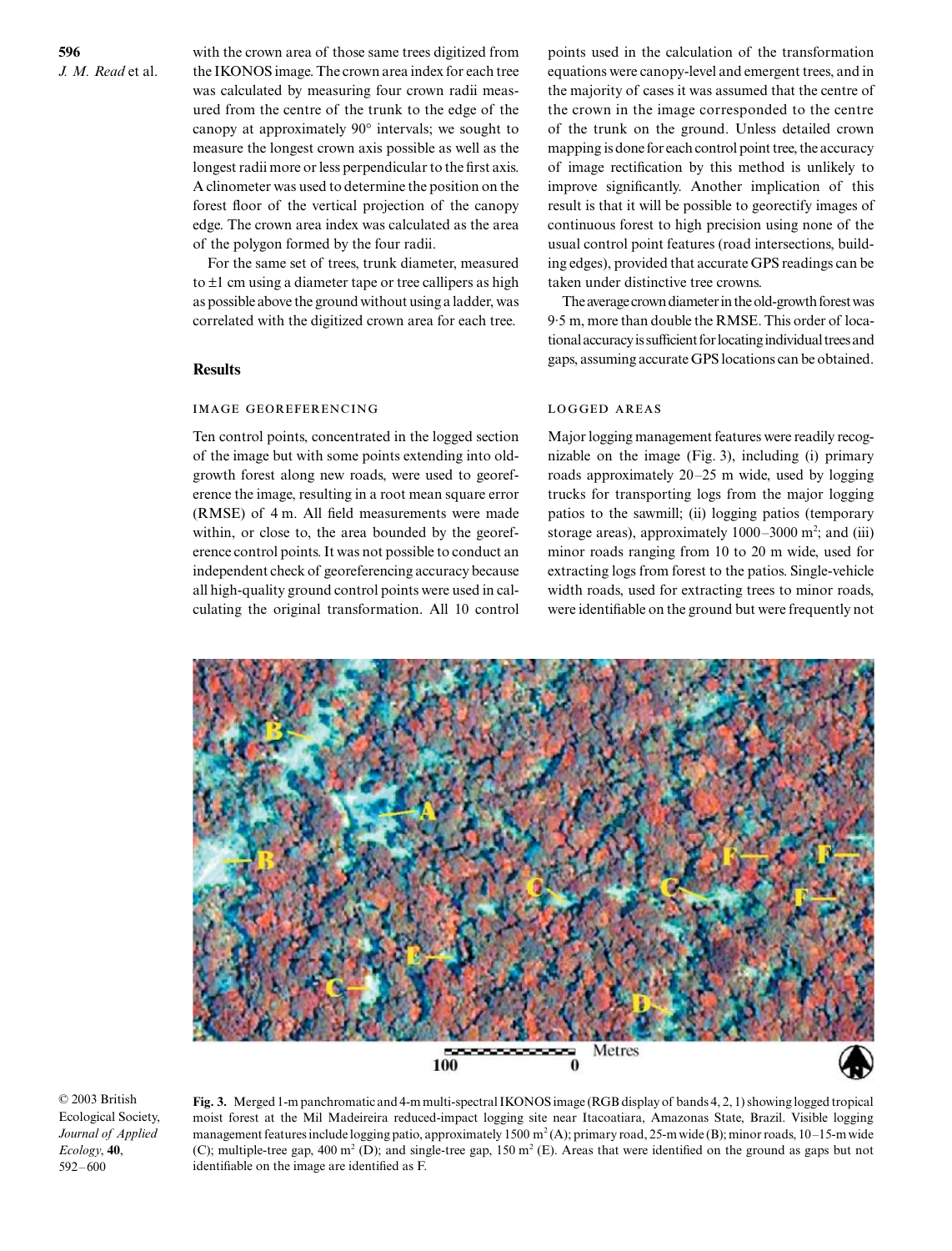**597** *Satellite data and tropical forests*



**Fig. 4.** Emergent tree (crown diameter 22 m, height approximately 40 m, trunk diameter 1·24 m at breast height), located on the edge of a road cut (A) that was clearly visible on the image (B), and identifiable with certainty on the ground using GPS and maps from the imagery (RGB display of bands 4, 2, 1).

distinguishable on the image. Some logging gaps, including single-tree gaps, were visible on the image, although others were not. Vertically projected clearings or gaps of less than 200  $m<sup>2</sup>$  were apparent in some cases. It was not clear to us why some gaps were more distinctive on the image than others. However, shadows cast by surrounding vegetation and post-image-acquisition logging activity, which modified the forest structure we observed in the field, were contributing factors.

Individual tree crowns were clearly distinguishable on the image in many cases (Fig. 4). However, locating corresponding trees on the ground proved difficult unless the spatial context was clearly unique (i.e. proximity to gaps or clearings) and/or highly accurate GPS positions were available. Improving techniques or technology for obtaining accurate GPS readings under closed canopy will significantly increase the range of applications for IKONOS imagery in tropical forests.

## **OLD-GROWTH FOREST**

Figure 5 shows a 11·5-ha block of unlogged old-growth forest (compare with Fig. 3). It is possible to distinguish many individual crowns, particularly those of emergents. However, there are also many areas where it is not possible to determine how many crowns were in the canopy, and this is true at all display magnifications. Determining the percentage of crowns in the canopy that are visible will require analysing IKONOS data over forest inventory plots.

Many natural gaps in the canopy are evident, but they do not contrast with the forest matrix as clearly as the logging patios and larger felling gaps. We attempted to examine the relationship between ground-based gap characteristics and IKONOS imagery by obtaining GPS locations in six gaps in old growth. Even in the largest natural gaps we were only able to obtain GPS readings by using an antenna raised *c*. 4–8 m above the forest floor. For five of the six gaps the mapped GPS locations were within the georeferencing error distance (approximately 4 m) of an area that we interpreted as low canopy on the IKONOS image (Fig. 5). However, we found that it was not possible to unequivocally locate these gaps on the image due to the combination of the geolocational error and the relatively high frequency of occurrence of low-canopy areas in the forest. Future studies should use multiple measurements per gap to ensure unequivocal geolocation, as well as provide information on the minimum size of gaps identifiable on the image. These results suggest that, given sufficient ground-based data at a site, it may be possible to use IKONOS for forest turnover measurements.

## CROWN AREA RELATIONSHIPS

A major potential application of high-resolution data is to predict forest basal area and biomass from tree crown size. To do this, it will be necessary to compare information derived from the satellite image with ground-based data on individual trees and stands. We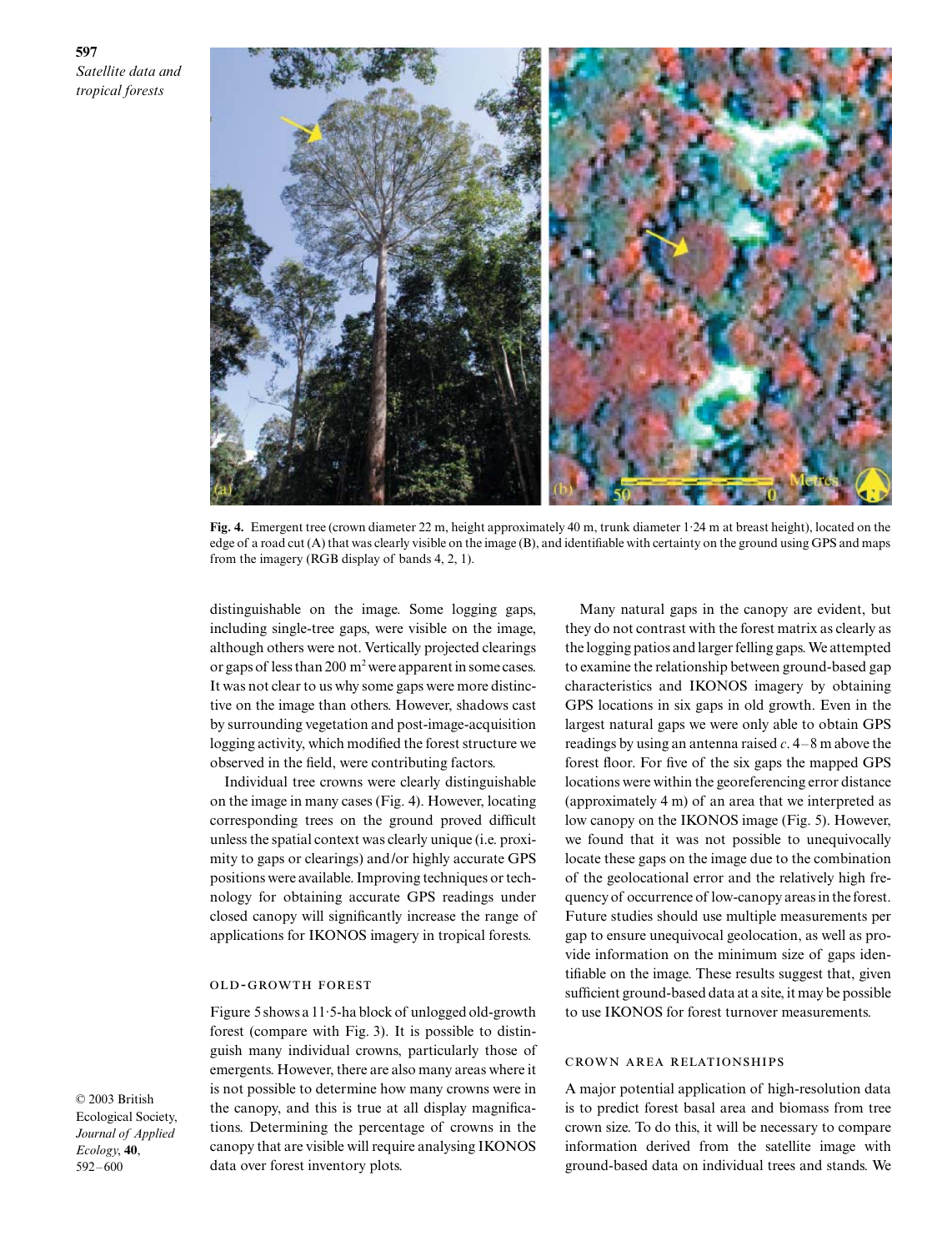

**Fig. 5.** Merged 1-m panchromatic and 4-m multi-spectral IKONOS image (RGB display of bands 4, 2, 1) showing old-growth tropical moist forest at the Mil Madeireira reduced-impact logging site near Itacoatiara, Amazonas State, Brazil. Some large emergents are clearly visible (A) but there are also large areas where individual crowns cannot be distinguished (B). Some areas of lower canopy are obvious (C) but the relationship between smaller gaps, lower canopy sites and shaded areas are not clear. Dots indicate the GPS locations taken in three forest gaps.

found that crown area digitized from the IKONOS image was very significantly correlated with trunk diameter ( $r^2 = 0.84$ ,  $P < 0.001$ ,  $n = 9$ ). This suggests that it may be possible to use crown size information derived from IKONOS imagery to predict canopy tree diameter distributions and therefore an important portion of forest biomass (Clark & Clark 2000). We emphasize that the trees we worked on were all on or close to edges associated with the logging operations, and consequently were easier to see clearly than the average tree on this landscape (compare Fig. 4b with Fig. 5). We also found that ground-based measurements of the index of crown area were significantly correlated with the digitized crown area of the same trees  $(r^2 = 0.51, P < 0.02, n = 9)$ . Given that these crowns were all clearly distinguishable, the low  $r^2$  of this relationship suggests that it may be challenging to correlate ground-based stand-level data on crown size with similar data derived from digitizing canopy areas from an IKONOS image.

## **Discussion**

Our findings show that IKONOS satellite data have potential for studies of tropical forest structure and function in both logged and old-growth areas. These 1 m and 4-m resolution data open new avenues for using satellite data to investigate processes that occur at the  $10-1000$  m<sup>2</sup> scale (such as logging impacts or matureforest treefall gaps) but that are of interest to evaluate over landscapes ranging from 100s to 10 000s of hectares. The ability to identify individual trees and some logging management features (major and some minor roads, patios, some extraction gaps) in a reducedimpact logging operation indicates that in other higherimpact operations it will be possible to identify and quantify a higher percentage of the logging impact. Although the full extent of logging impacts will not be identifiable solely from these data (e.g. single-use skid roads and smaller and older gaps are not readily visible), it should be possible to assess the relative impact based on what is visible. This makes the use of IKONOS satellite data a valuable tool for forest managers for both planning and assessing logging activities. Furthermore, given the ever-increasing number of certified logging operations (Forest Stewardship Council Access 2001), these data could be used for monitoring adherence to certification criteria, such as limits on the area of land converted to roads, and location of logged trees in relation to number per area and proximity to streams.

Although we used the multi-spectral data merged with the panchromatic data for identifying features visually, in this pilot study we did not conduct additional data transformations or classifications with the data sets. Future studies exploring the spectral and spatial characteristics of the data will be likely to reveal additional information and patterns that may have direct research and management applications, such as mapping species composition and diversity.

Our results show that it is possible to locate precisely some proportion of individual canopy and emergent trees in IKONOS images of tropical forests. This means it is now feasible to conduct demographic studies over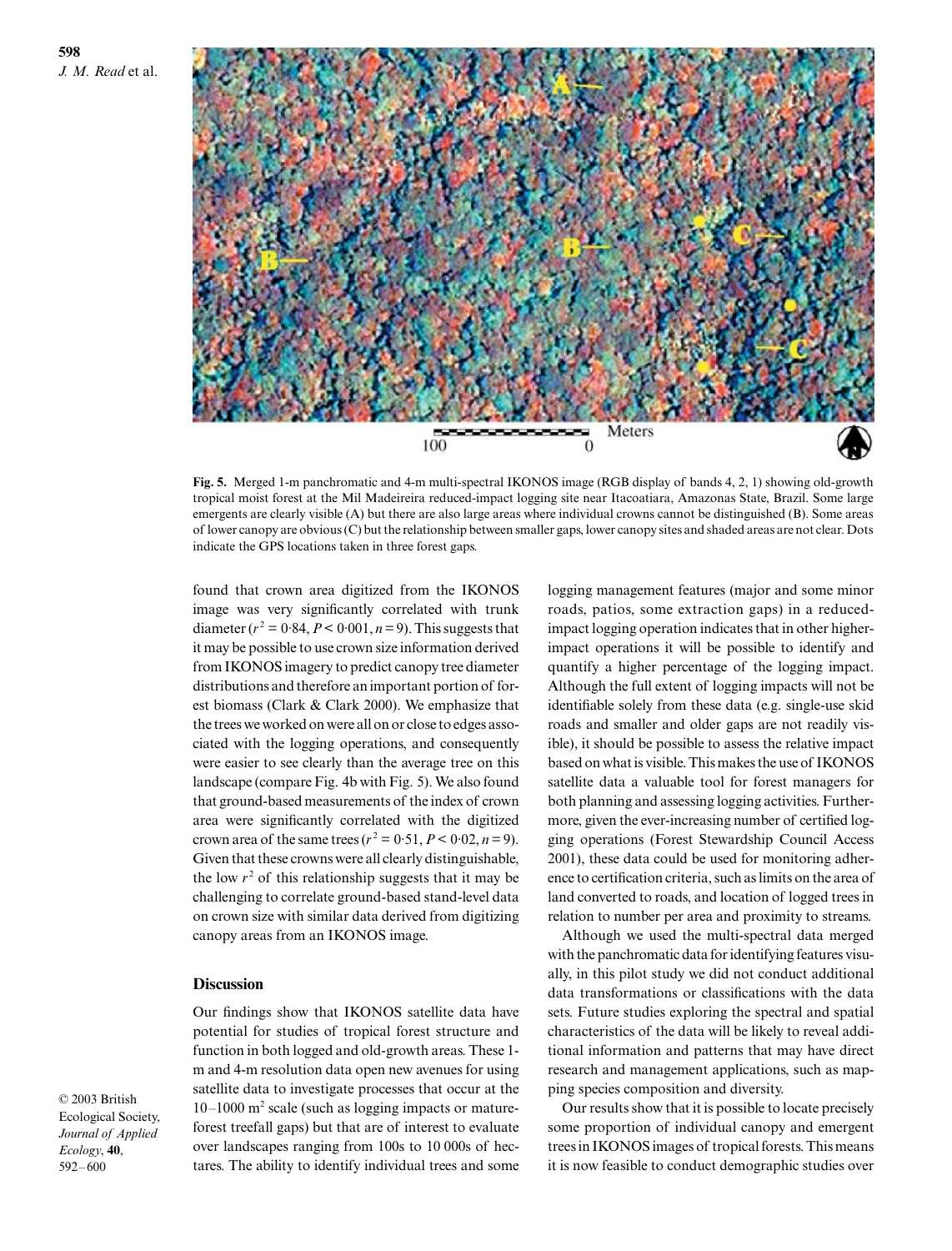**599** *Satellite data and tropical forests*

large areas on at least the larger canopy trees by using repeated IKONOS images through time. This is particularly valuable for tropical forests, where whole-forest studies have been hampered by small plot areas, unrepresentative site selections, and logistical difficulties of many sorts in establishing and recensusing plots. More study is needed to determine what proportion of the canopy trees are visible in IKONOS imagery, and that proportion will certainly vary among different forest types, across environmental gradients such as rainfall, topography and probably through succession. In addition to studying canopy trees as a class, without regard to species, it may be possible to work at the species level for species with distinctive canopy architecture and/or reflectance characteristics.

Another major application will be to study forest gap formation and recovery rates over large areas. This will involve considerable ground research over each landscape to determine how canopy height, gap size, canopy reflectances and shadow effects interact. One way to make rapid progress in this understanding would be to assess the same landscape using both IKONOS and a lidar sensor (cf. Laser Vegetation Imaging Sensor; Drake *et al*. 2002). The three-dimensional representation of radiation-reflecting surfaces provided by a lidar mapper would provide a unique way to assess the relationship between IKONOS data and independently measured canopy height and structure at landscape scales.

We think that IKONOS data will be particularly valuable in sites where they can be linked to field data on forest structure and function. Many such data already exist, and rapid progress in understanding the potential of IKONOS imagery will come from building on these resources. Good sources for such data include industries that control large land areas, such as timber and oil companies, as well as government natural resources management agencies, non-governmental organizations and academically affiliated research sites. A major limitation to the potential widespread adoption of IKONOS data for the applications described above, however, is their current high costs.

Lastly, many of the results presented here resulted from interactions, in the field and in the laboratory, within a multi-disciplinary team. In our case this team consisted of a remote sensing/GIS expert, three ecologists with very different backgrounds, and an experienced local woodsman. We suggest that future studies on the application of high-resolution imagery to landscape-scale ecological patterns and processes should consider collaborations that include both remote sensing/GIS scientists as well as terrestrial ecologists.

#### **Acknowledgements**

© 2003 British Ecological Society, *Journal of Applied Ecology*, **40**, 592–600

We thank Ing. Josué Rogério and Precious Woods Amazon for their generous support, including detailed orientations, access to company maps and data and lodging. We are grateful to Dr Heraldo Vasconcelos [Instituto Nacional da Pesquisa Amazônica (INPA)/

Smithsonian Institution Biological Dynamics of Forest Fragments (BDFF) Project] and Dr Rita Mesquita (INPA) for help in obtaining research permits and providing logistic assistance. We thank Francisco Marques Bezerra for untiring assistance in the field and good cooking. A vehicle was provided by NASA-LBA (Project Anthropogenic Landscape Change and the Dynamics of Amazon Forest Biomass). Financial support came from an anonymous donor to the Office of Research and Computing at Syracuse University (J.M. Read), the Andrew W. Mellon Foundation (D.B. Clark), and NASA-LBA (E.M. Venticinque and M.P. Moreira). We also thank three referees for their comments on the manuscript. This is Contribution 383 in the Biological Dynamics of Forest Fragments Project Technical Series.

#### **References**

- Asner, G.P., Keller, M., Pereira, R. Jr & Zweede, J.C. (2002) Remote sensing of selective logging in Amazonia: assessing limitations based on detailed field observations, Landsat ETM+, and textural analysis. *Remote Sensing of Environment*, **80**, 483–496.
- Chavez, P.S.J., Sides, S.C. & Anderson, J.A. (1991) Comparison of three different methods to merge multiresolution and multispectral data: Landsat TM and SPOT panchromatic. *Photogrammetric Engineering and Remote Sensing*, **57**, 295–303.
- Clark, D.B. & Clark, D.A. (2000) Landscape-scale variation in forest structure and biomass in a tropical rain forest. *Forest Ecology and Management*, **137**, 185–198.
- Cochrane, M.A. (2001) Synergistic interactions between habitat fragmentation and fire in evergreen tropical forests. *Conservation Biology*, **15**, 1515–1521.
- Cochrane, M.A. & Laurance, W.F. (2002) Fire as a large-scale edge effect in Amazonian forests. *Journal of Tropical Ecology*, **18**, 311–325.
- Drake, J.B., Dubayah, R.O., Clark, D.B., Knox, R.G., Blair, J.B., Hofton, M.A., Chazdon, R.L., Weishampel, J.F. & Prince, S. (2002) Estimation of tropical forest structural characteristics using large-footprint Lidar. *Remote Sensing of Environment*, **79**, 305–319.
- ERDAS (1999) *Erdas Field Guide*, 5th edn. Erdas Inc., Atlanta, GA.
- Forest Stewardship Council Access (2001) *Home Page www*.*fscoax*.*org*. [Cited 9 February 2001] Forest Stewardship Council, Bonn, Germany.
- Holdridge, L. (1947) Determination of world plant formations from simple climatic data. *Science*, **105**, 367–368.
- Lillesand, T.M. & Kiefer, R.W. (2000) *Remote Sensing and Image Interpretation*, 4th edn. John Wiley & Sons Inc., New York, NY.
- Nagendra, H. & Gadgil, M. (1999) Satellite imagery as a tool for monitoring species diversity: an assessment. *Journal of Applied Ecology*, **36**, 388–397.
- Nelson, R.F., Kimes, D.S., Salas, W.A. & Routhier, M. (2000) Secondary forest age and tropical forest biomass estimation using Thematic Mapper imagery. *Bioscience*, **50**, 419–431.
- Nepstad, D.C., Verissimo, A., Alencar, A., Nobre, C., Lima, E., Lefebvre, P., Schlesinger, P., Potter, C., Moutinho, P., Mendoza, E., Cochrane, M. & Brooks, V. (1999) Largescale impoverishment of Amazonian forests by logging and fire. *Nature*, **398**, 505–508.
- Pinard, M.A. & Cropper, W.P. (2000) Simulated effects of logging on carbon storage in dipterocarp forest. *Journal of Applied Ecology*, **37**, 267–283.